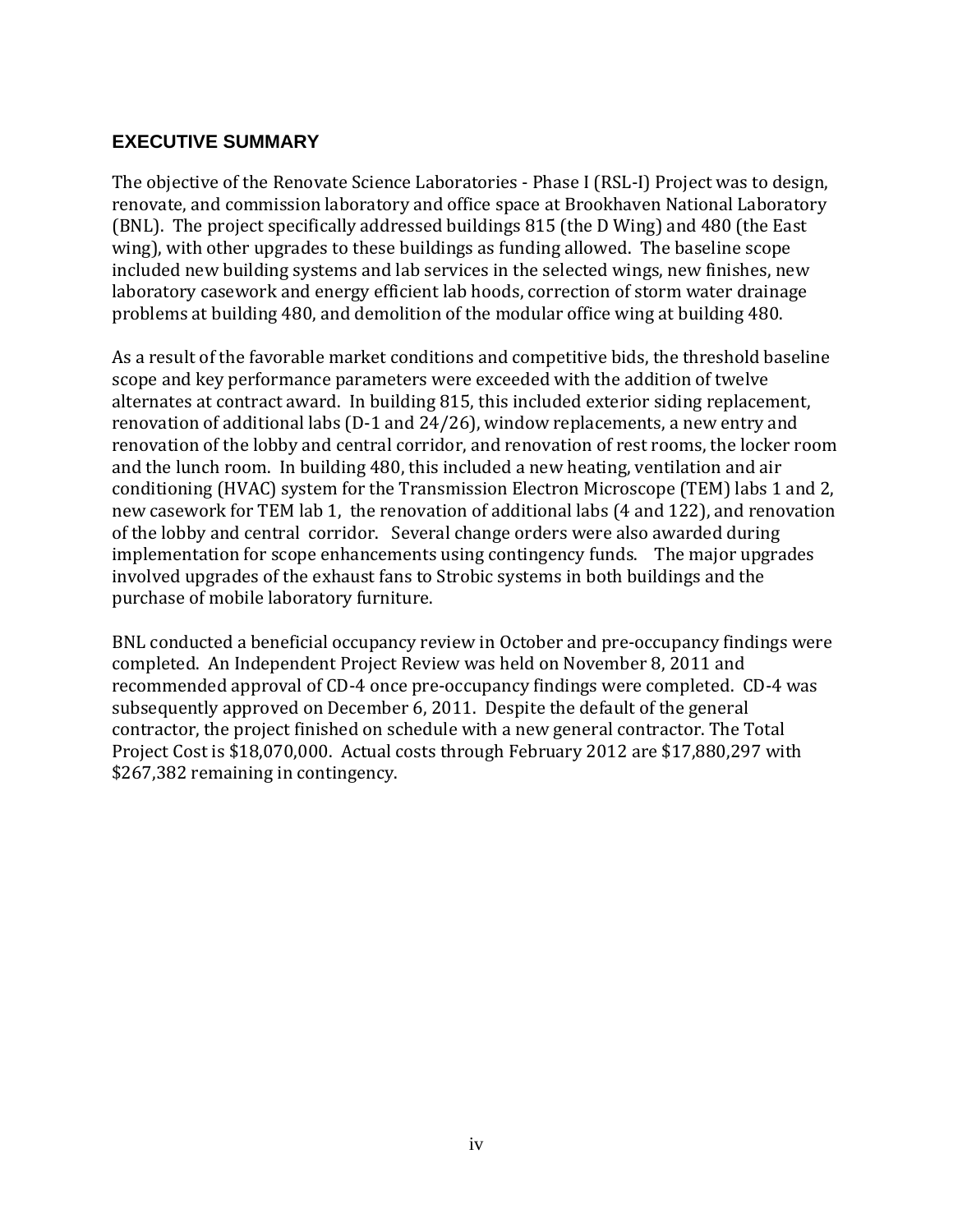| <b>Lessons Learned -</b><br><b>Successes</b>                                                                                        | <b>Description, Impacts, and Solutions</b>                                                                                                                                                                                                                                                                                                                                                                                                                                                                                                                                                                                                                                                                                                                                                                                                                                                                                                                                                                                                                      |
|-------------------------------------------------------------------------------------------------------------------------------------|-----------------------------------------------------------------------------------------------------------------------------------------------------------------------------------------------------------------------------------------------------------------------------------------------------------------------------------------------------------------------------------------------------------------------------------------------------------------------------------------------------------------------------------------------------------------------------------------------------------------------------------------------------------------------------------------------------------------------------------------------------------------------------------------------------------------------------------------------------------------------------------------------------------------------------------------------------------------------------------------------------------------------------------------------------------------|
| <b>Goal Alignment</b><br>and Team Work<br><b>Following Default</b><br>of the GC Allowed<br><b>CD-4 Approval</b><br>On-time          | During the execution phase of the RSL-I Project, the General Contractor experienced financial issues, was not paying its<br>subcontractors and ultimately defaulted. The project was able to recover and still received CD-4 approval slightly ahead of<br>the baseline schedule.<br>The recovery effort impacted multiple organizations, stakeholders and functional disciplines at DOE and BSA (e.g., the<br>$\bullet$<br>DOE Program office, DOE and BSA Integrated Project Team, BSA Modernization Project Office (MPO), BSA Procurement<br>and Property Management Division (PPM), DOE and BSA Legal, BSA Safety, etc.).<br>Team work, goal alignment, frequent communications and effective involvement at the appropriate level of<br>$\bullet$<br>management resulted in quick planning and assignment of responsibilities that allowed for the speedy negotiation of a<br>tender agreement and completion contract. This cooperative effort continued through contract completion and<br>approval of Critical Decision - 4 slightly ahead of schedule. |
| Appropriate<br>Packaging of the<br>Design and<br><b>Procurement</b><br><b>Allowed</b><br><b>Additional Scope</b><br>to be Performed | Due to the competitive bidding environment, the project was able to award all alternates. The final value of the renovation<br>scope performed exceeded the minimum scope of the project by over ten percent.<br>Appropriately sized (\$ value) and prioritized additive and deduct alternate packages provided flexibility at bid and<br>$\bullet$<br>reduced the risks of unstable market conditions. Appropriately designed alternates also decrease the chance that scope<br>modification, and the associated design/re-bid cost, will be required should bids be higher than the allocated funding.<br>Some additional scope items that were designed (e.g., movable lab tables) were also able to be purchased later in the<br>$\bullet$<br>project with available contingency.                                                                                                                                                                                                                                                                           |

## **Table 6 – Three Biggest Successes for the RSL-I Project**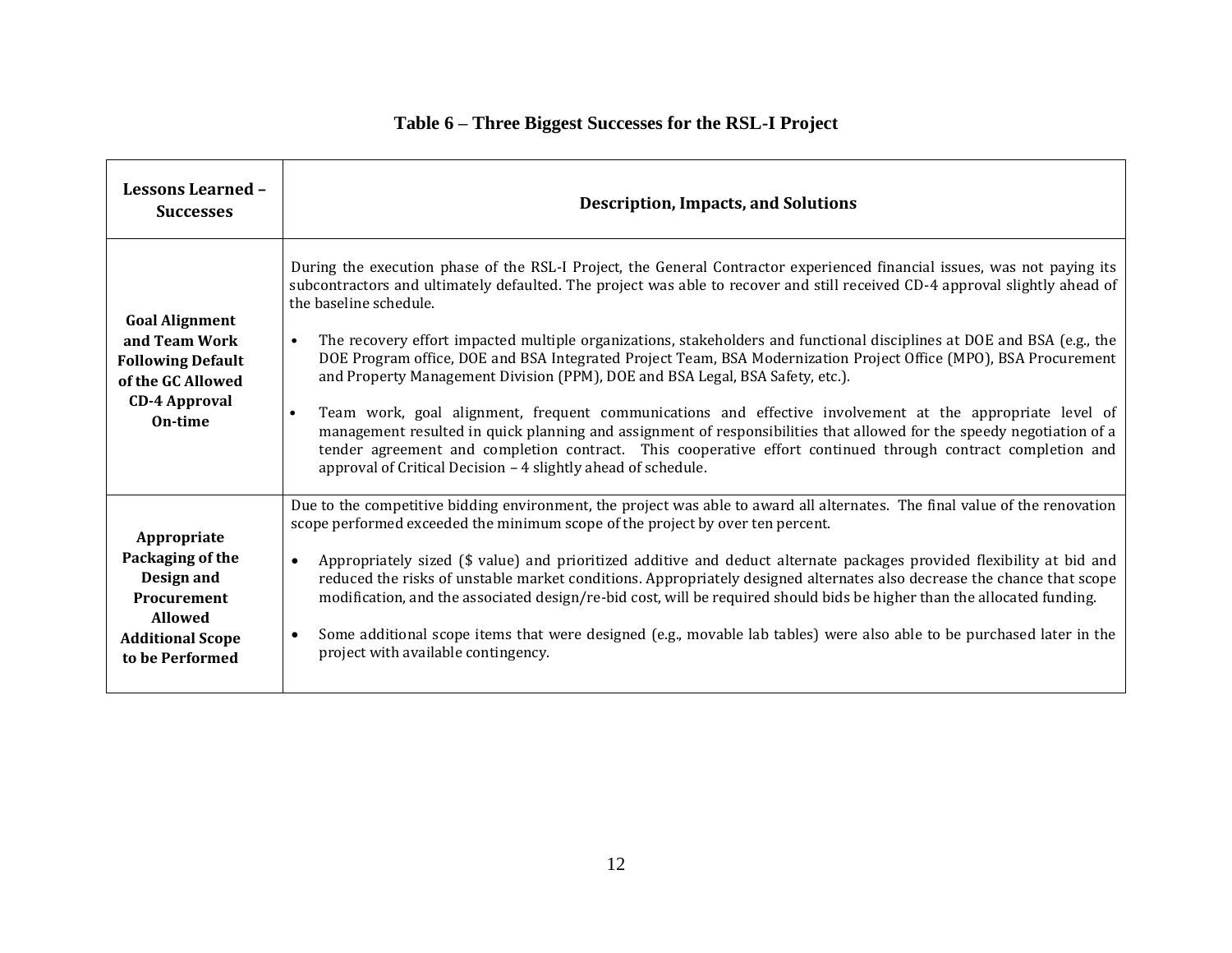|                                                   | During construction of RSL-I, the General Contractor experienced financial issues, was not paying its subcontractors and<br>ultimately defaulted.                                                                                                                                                                                              |
|---------------------------------------------------|------------------------------------------------------------------------------------------------------------------------------------------------------------------------------------------------------------------------------------------------------------------------------------------------------------------------------------------------|
|                                                   | Negotiations among BSA, the Bonding company, General Contractor and Completion Contractor were completed within<br>$\bullet$<br>an unprecedented period of two months. Negotiations were led by the BSA PPM Manager who had the authority,<br>knowledge and experience necessary to facilitate a quick settlement between the various parties. |
| <b>Speedy Negotiations</b><br><b>With Bonding</b> | Numerous actions resulted in this accomplishment:<br>$\bullet$                                                                                                                                                                                                                                                                                 |
| Company and                                       | Communicated a clear vision of the goals, focused upon timely contract completion<br>$\overline{\phantom{a}}$                                                                                                                                                                                                                                  |
| Completion                                        | Involved the appropriate BSA legal assistance in the development of the tender agreement<br>$\overline{\phantom{a}}$                                                                                                                                                                                                                           |
| <b>Contractor Allowed</b>                         | Held frequent as-needed meetings<br>$\blacksquare$                                                                                                                                                                                                                                                                                             |
| Project to be                                     | Oral and written progress reports from the bonding company<br>$\overline{\phantom{a}}$                                                                                                                                                                                                                                                         |
| <b>Completed on</b>                               | Accepted no time delays from the Bonding Company in the assessment process to define the remaining scope for the<br>$\overline{\phantom{a}}$                                                                                                                                                                                                   |
| <b>Schedule</b>                                   | new Completion Contractor<br>Provided administrative support to the Bonding Company in the assessment of remaining scope<br>$\overline{\phantom{a}}$                                                                                                                                                                                           |
|                                                   | Provided access to BSA documents to aid the new Completion Contractor<br>$\overline{\phantom{a}}$                                                                                                                                                                                                                                              |
|                                                   | Worked together to calculate project budget<br>$\overline{\phantom{a}}$                                                                                                                                                                                                                                                                        |
|                                                   | Worked together to generate a tender agreement acceptable to all parties<br>$\blacksquare$                                                                                                                                                                                                                                                     |
|                                                   | Appropriately involved the original General Contractor in the assessment of remaining scope<br>$\overline{\phantom{a}}$                                                                                                                                                                                                                        |
|                                                   | Generated new contract documents in a timely manner                                                                                                                                                                                                                                                                                            |
|                                                   |                                                                                                                                                                                                                                                                                                                                                |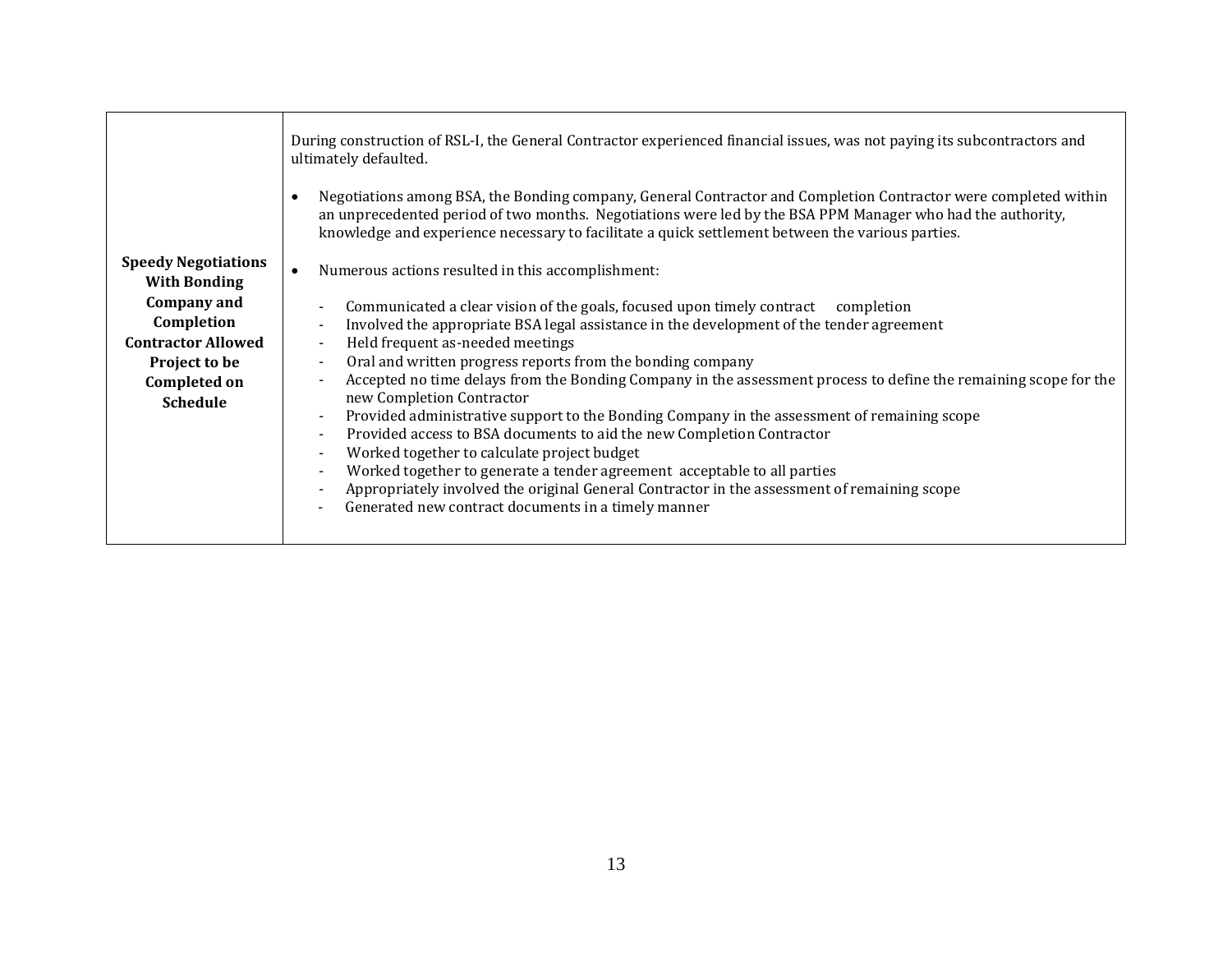| <b>Lessons</b><br>Learned-<br><b>Potential</b><br><b>Improvements</b>                                                          | <b>Description, Impacts, and Solutions</b>                                                                                                                                                                                                                                                                                                                                                                                                                                                                                                                                                                                                                                                                                                                                                                                                                                                                                                                                                                                                                                                                                                                                                                                                                                                                                                                                                            |
|--------------------------------------------------------------------------------------------------------------------------------|-------------------------------------------------------------------------------------------------------------------------------------------------------------------------------------------------------------------------------------------------------------------------------------------------------------------------------------------------------------------------------------------------------------------------------------------------------------------------------------------------------------------------------------------------------------------------------------------------------------------------------------------------------------------------------------------------------------------------------------------------------------------------------------------------------------------------------------------------------------------------------------------------------------------------------------------------------------------------------------------------------------------------------------------------------------------------------------------------------------------------------------------------------------------------------------------------------------------------------------------------------------------------------------------------------------------------------------------------------------------------------------------------------|
| <b>Improve Hazardous</b><br><b>Material Surveys and</b><br><b>Removals Prior to</b><br><b>Arrival of General</b><br>Contractor | While resources and time were included in the Project Baseline for relocation of personnel and hazardous material<br>removal efforts, the time allocated was rushed and contaminated ductwork was not able to be removed in advance.<br>Earlier relocation of personnel and more intensive review of possible contamination surveys would have identified<br>$\bullet$<br>additional areas to be remediated prior to the start of construction.<br>Contaminated ductwork and additional asbestos were discovered that contributed to some delays however these<br>items were quickly addressed without personnel exposure. There was also sufficient schedule and cost contingency in<br>the schedule to accommodate this additional scope.<br>Planning for sufficient time to analyze the hazardous materials was incorporated into BNL's next large renovation<br>$\bullet$<br>project, Renovate Science Labs - Phase II. Relocation of personnel was accomplished earlier allowing access for more<br>aggressive surveys and remediation. Lab hoods and contaminated ductwork were removed well in advance of the<br>start of construction.                                                                                                                                                                                                                                                        |
| <b>Ensure Financial</b><br><b>Confidence and</b><br><b>Security</b>                                                            | The original General Contractor (GC) experienced financial issues, turned over the contract to the bonding company and<br>ultimately defaulted. The GC was unresponsive to numerous requests made by the MPO and PPM personnel regarding<br>manpower, schedule, and the payment of subcontractors. The GC indicated that payments were paid to its subcontractors<br>when in fact they were not. This failure to report accurate information about payment contributed to delays in mitigating<br>the issues. After examining the reasons that contributed to the default, actions were taken by BSA to improve its practices<br>and procedures.<br>The BSA PPM Procedures for responsibility reviews were enhanced in order to better ascertain the financial status of<br>$\bullet$<br>the GC prior to award and continuing through execution. A new Standard Work Instruction was prepared and issued<br>to describe how to request and use a Dun and Bradstreet report, indicating specific conditions under which the report<br>should be acquired (e.g., U.S. company; contracts with a value over \$1 million, new suppliers to BSA; contracts with a<br>period of performance over one year, etc.), as well as instructions on how to read and understand the report.<br>Submittal of lien waivers from the subcontractors would have indicated earlier on that subcontractors were not being |

## **Table 7 – Three Areas of Improvement for Future Projects**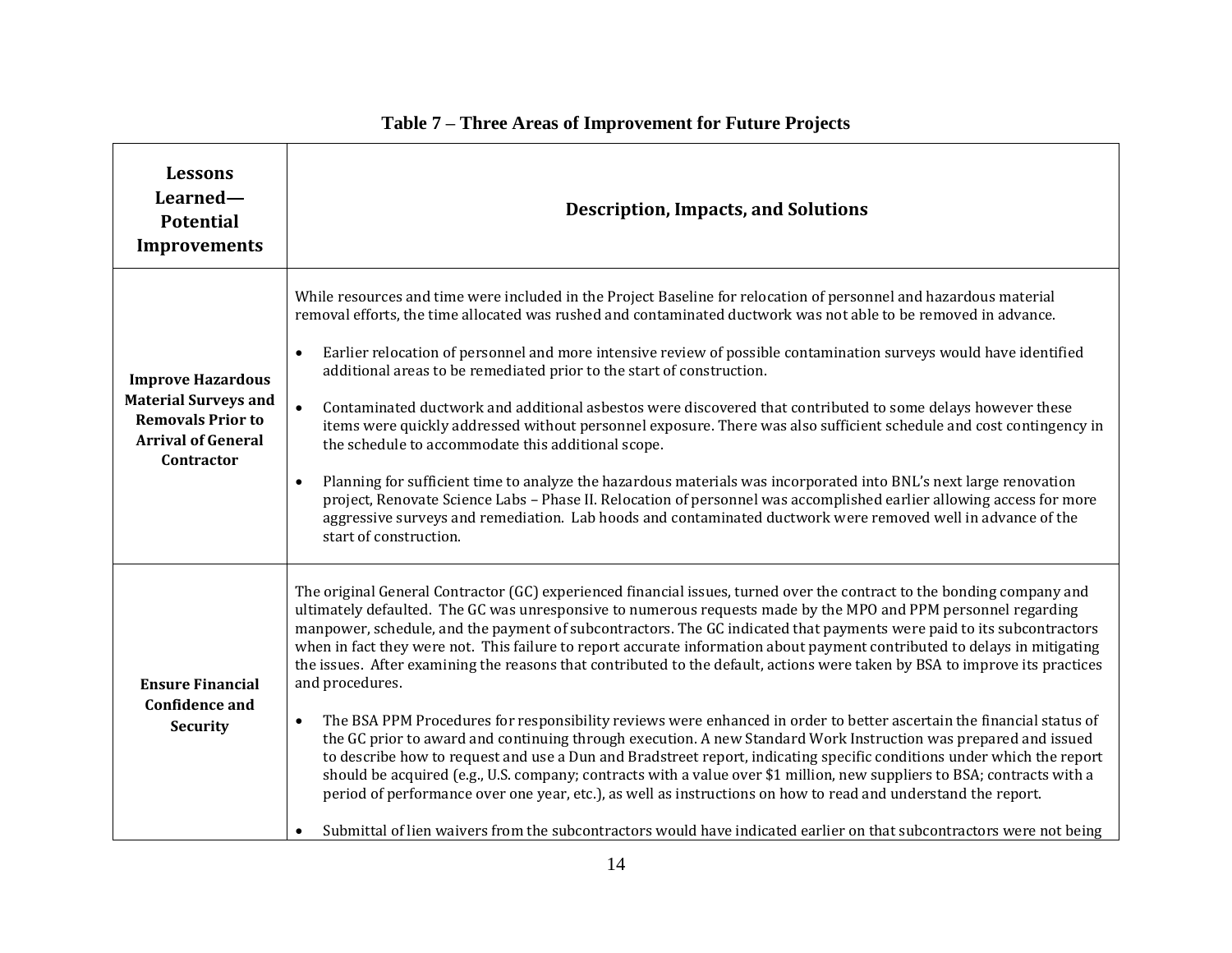| <b>Lessons</b><br>Learned-<br><b>Potential</b><br><b>Improvements</b> | <b>Description, Impacts, and Solutions</b>                                                                                                                                                                                                                                                                                                                                                                                                                                                                                                                                                                                                                                                                                                                                                                                                                                                                                                                                                      |
|-----------------------------------------------------------------------|-------------------------------------------------------------------------------------------------------------------------------------------------------------------------------------------------------------------------------------------------------------------------------------------------------------------------------------------------------------------------------------------------------------------------------------------------------------------------------------------------------------------------------------------------------------------------------------------------------------------------------------------------------------------------------------------------------------------------------------------------------------------------------------------------------------------------------------------------------------------------------------------------------------------------------------------------------------------------------------------------|
|                                                                       | paid. The requirement to submit lien waivers from both the GC and its subcontractors as part of the payment<br>application was added the RSL-II Project Renovation Contract.<br>Similar to operational discipline and safety meetings, pre-award and pre-construction meetings with the GC need to<br>$\bullet$                                                                                                                                                                                                                                                                                                                                                                                                                                                                                                                                                                                                                                                                                 |
|                                                                       | stress the Contractor's financial obligations to pay its subcontractors and associated submittal requirements. This was<br>accomplished for the RSL-II Project and BSA should consider adding this requirement to the MPO procedure on pre-<br>award meetings.                                                                                                                                                                                                                                                                                                                                                                                                                                                                                                                                                                                                                                                                                                                                  |
|                                                                       | The BSA PPM Performance Bond standard template is being revised to impose more stringent conditions on the<br>$\bullet$<br>bonding company. The proposed changes will give BSA more control in the resolution of issues that may arise similar<br>to the RSL-I default and will provide for an increased sense of security and confidence in awards to new contractors.                                                                                                                                                                                                                                                                                                                                                                                                                                                                                                                                                                                                                         |
|                                                                       | Overall safety performance on the renovation contracts was excellent with no lost time injuries and only one first aid case<br>during a three year period due to additional effort by BSA safety personnel. However, there are still a number of lessons<br>learned.                                                                                                                                                                                                                                                                                                                                                                                                                                                                                                                                                                                                                                                                                                                            |
| <b>Emphasize and clarify</b><br>safety requirements<br>to Contractors | The BSA Construction Safety Specification and Subject Area was strengthened after the RSL-I Project contract was<br>$\bullet$<br>awarded to include expanded training, qualifications and experience for Site Safety Representatives, among other<br>things. Enhanced Safety Specification 000900-Site and Construction Safety is now a standalone document. The BSA<br>Template for Health and Safety Plans was also revised and is now a requirement to be used. These improvements were<br>incorporated into BNL's RSL-II Project, whose contract was awarded in June 2011. Additionally, BSA is evaluating the<br>transformation of the BSA Template for Health and Safety Plans into a requirements document which will require<br>specific data submittals from the Contractor dependent on the work to be performed. If incorporated, this approach<br>will help to provide clearer requirements to the Contractor and simplify oversight activities for both the Contractor<br>and BSA. |
|                                                                       | While safety expectations were discussed during the Pre-Bid Meeting, pre-Award interviews and the kick-off meeting,<br>$\bullet$<br>expectations may not have been made sufficiently clear at senior levels of the company. For higher profile projects,<br>BSA expectations must be clearly articulated to the executive management of the General Contractor during the pre-<br>bid and pre-construction phases. MPO Procedure MPO-312 was updated in 2010 to require meetings between BSA<br>and General Contractor senior management before the Notice to Proceed is issued for contracts greater than \$25<br>million to reinforce BSA expectations and obtain the Contractor's personal commitment for operational discipline and                                                                                                                                                                                                                                                         |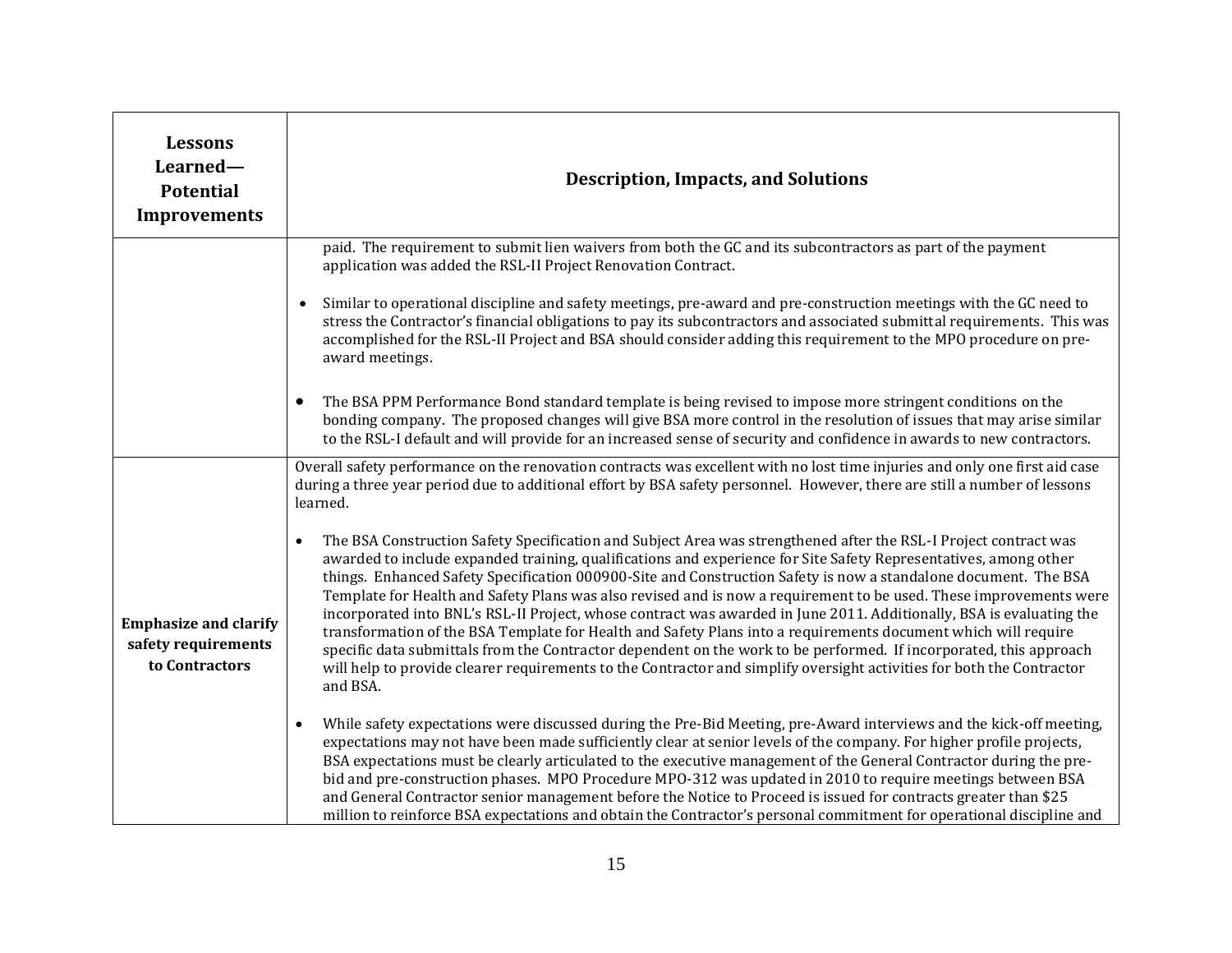| Lessons<br>Learned-<br><b>Potential</b><br>Improvements | <b>Description, Impacts, and Solutions</b>                                                                                                                                                                                                                                                                                                                                                                                                                                                                                                                                                                                                                                                                                                                                                     |
|---------------------------------------------------------|------------------------------------------------------------------------------------------------------------------------------------------------------------------------------------------------------------------------------------------------------------------------------------------------------------------------------------------------------------------------------------------------------------------------------------------------------------------------------------------------------------------------------------------------------------------------------------------------------------------------------------------------------------------------------------------------------------------------------------------------------------------------------------------------|
|                                                         | safety on the jobsite. This was accomplished for the RSL-II Project. However, the \$25 million threshold is arbitrary<br>and should be reevaluated based on the risks involved with the contract such as: a) is the subcontract issued under a<br>project subject to the DOE Project Management System? b) is completion required to support a key activity at BNL? c)<br>is the General Contractor new to BNL, etc.? Ensuring that new Contractors perform well at BNL is a desirable goal for a<br>number of reasons, including increasing the number of qualified contractors to provide for a competitive marketplace.<br>BSA should investigate how to strengthen the process of acquainting new contractors with the rigorous requirements<br>of discipline, planning and safety at BNL. |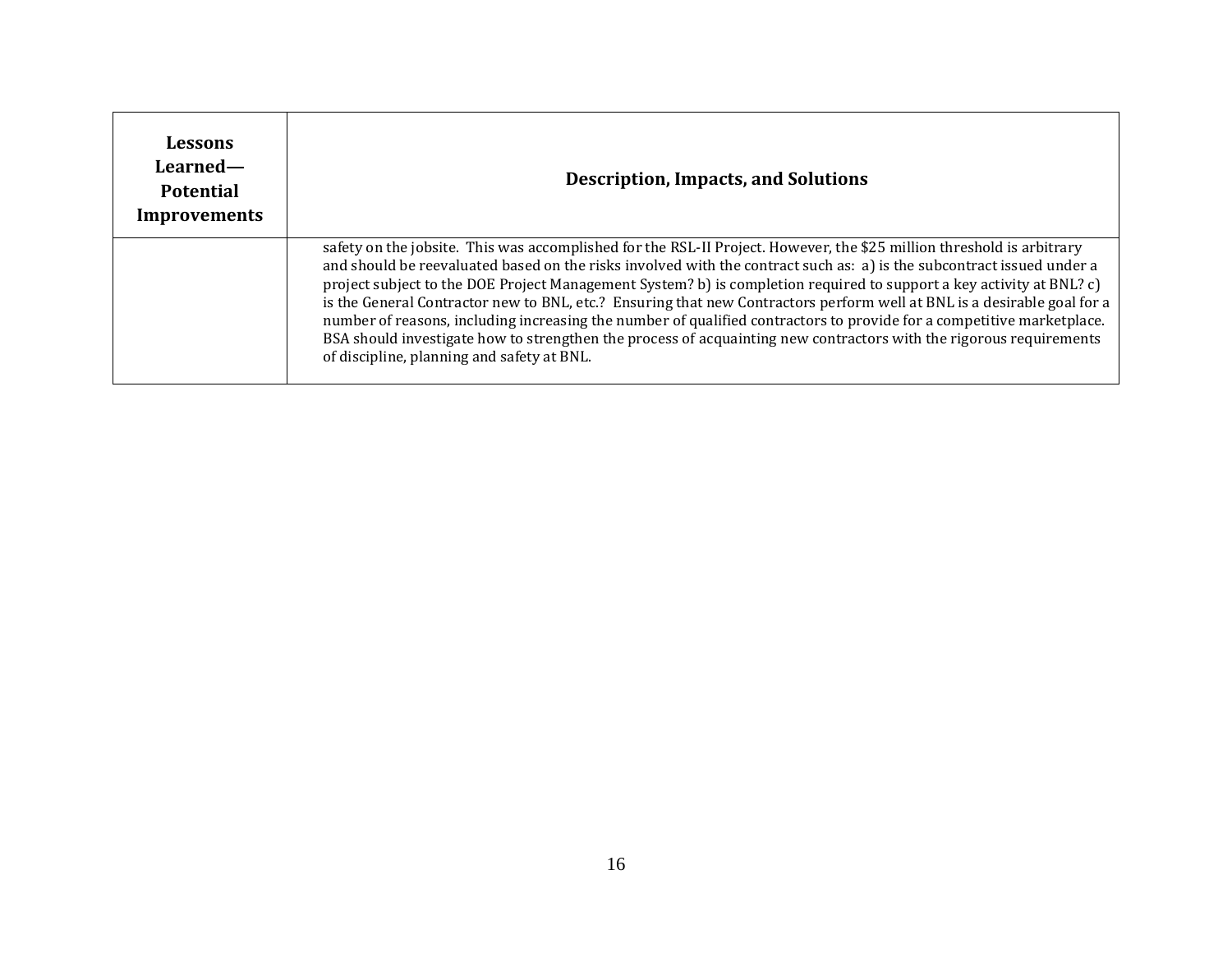| <b>Other Lessons</b><br><b>Learned</b>                             | <b>Description, Impacts, and Solutions</b>                                                                                                                                                                                                                                                                                                                                                                                                                                                                                                                                                                                                                                                                                                                                                                                                                                                                                                                                                                                                                                                                                                                                                                                                                                                                                                                                              |
|--------------------------------------------------------------------|-----------------------------------------------------------------------------------------------------------------------------------------------------------------------------------------------------------------------------------------------------------------------------------------------------------------------------------------------------------------------------------------------------------------------------------------------------------------------------------------------------------------------------------------------------------------------------------------------------------------------------------------------------------------------------------------------------------------------------------------------------------------------------------------------------------------------------------------------------------------------------------------------------------------------------------------------------------------------------------------------------------------------------------------------------------------------------------------------------------------------------------------------------------------------------------------------------------------------------------------------------------------------------------------------------------------------------------------------------------------------------------------|
| Procurement<br><b>Management</b> and<br>Contract<br>Administration | In addition to the procurement management and contract administration items discussed in Table 2, other improvements<br>are planned as described below.<br>Termination for Default clauses were revised in the PPM Procedure Operations Manual (POM), Terms and Conditions<br>$\bullet$<br>for Construction, and Labor Hour Agreements to further detail and clarify the basis for termination.<br>Contractual language will be removed from the standard MPO Technical Specifications document resulting in a new<br>$\bullet$<br>document titled, "Performance Requirements and Special Conditions for Construction" which will be part of the<br>contract. This document will be controlled by PPM and applicable to all construction contracts, not just those under<br>the management of MPO.<br>New Contractors can introduce additional risks to BNL projects. BSA needs to ensure that the new Contractor fully<br>$\bullet$<br>understands DOE and BSA requirements and expectations. Key personnel and their experience must be appropriately<br>assessed during the evaluation process of the bid and prior to award. For example, the Project Manager for the<br>General Contractor was inexperienced and did not have backup within his organization. Evaluation criteria should be<br>reviewed to ensure that sufficient information is requested and properly evaluated. |
| <b>Safety Management</b>                                           | Due to the daily vigilance and active participation of the entire BSA Project team to include its safety personnel, the overall<br>safety performance on the RSL-1 Project was excellent as demonstrated by having no lost time injuries and only one first<br>aid case during a three year period. However, there are still a number of lessons learned.<br>While the General Contractor displayed acceptable safety performance in its bid package, the staff assigned to the<br>$\bullet$<br>RSL-I Project lacked experience with projects of similar technical complexity (i.e. laboratory renovations) and had not<br>worked at BNL before. The staff was not familiar with the complexity of the BSA safety management system and the<br>additional requirements imposed by 10 CFR 851 and by BSA, and had difficulty in obtaining safety approvals in a<br>timely matter.<br>BSA provided additional oversight and support as soon as issues became apparent early in the project. The General<br>$\bullet$                                                                                                                                                                                                                                                                                                                                                                      |

## **Table 8 – Other Lessons Learned for the RSL-I Project**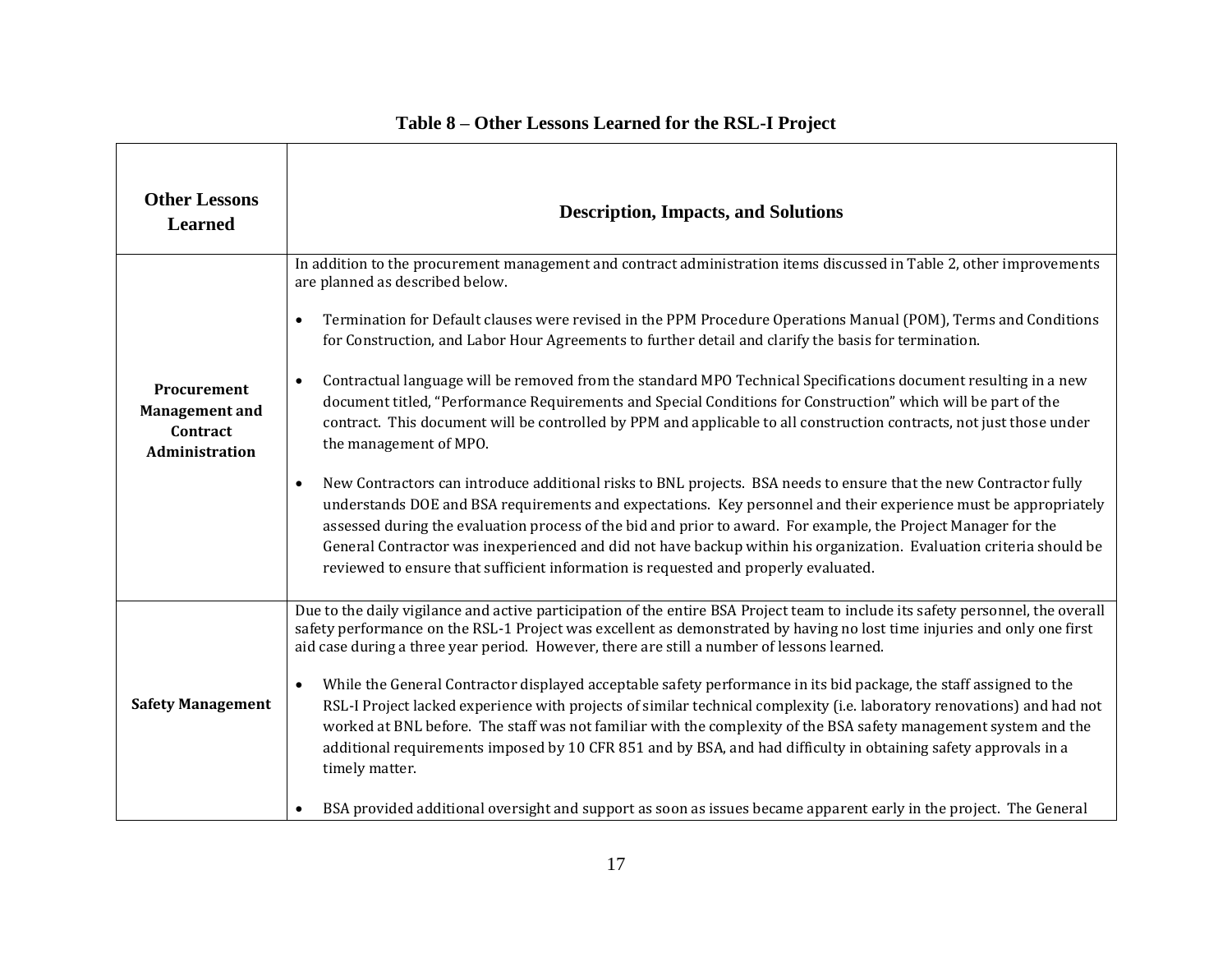| <b>Other Lessons</b><br><b>Learned</b>          | <b>Description, Impacts, and Solutions</b>                                                                                                                                                                                                                                                                                                                                                                                                                                                                                                                                                              |
|-------------------------------------------------|---------------------------------------------------------------------------------------------------------------------------------------------------------------------------------------------------------------------------------------------------------------------------------------------------------------------------------------------------------------------------------------------------------------------------------------------------------------------------------------------------------------------------------------------------------------------------------------------------------|
|                                                 | Contractor also added more experienced safety personnel with BNL specific experience to the RSL-I Project. New<br>Contractors may require additional attention to succeed in a different atmosphere to which they are accustomed.<br>BSA developed the Phase Hazard Analysis (PHA) process to comply with 10 CFR 851. The process for Contractors to<br>$\bullet$                                                                                                                                                                                                                                       |
|                                                 | develop PHA and BSA's approval process was maturing at the start of the project. Since that time the PHA process has<br>improved and is now supported by an extensive library of PHAs to assist Contractors. In addition, the BSA review<br>team's process for reviewing PHAs and providing feedback to Contractors has also matured. As a result issues<br>experienced at the beginning of the RSL-I project has not been experienced in the RSL-II project.                                                                                                                                           |
|                                                 | Safety findings are documented and provided to the General Contractor; however trending reports are not. In January<br>$\bullet$<br>2009, BSA introduced a computerized system for documenting construction safety inspections. This process has now<br>matured to the point that summary reports can be provided to General Contractors showing details of the inspection<br>results and trends, both negative and positive. This information should be provided to the General Contractor and<br>project team on a routine basis to re-enforce good practices and identify areas needing improvement. |
|                                                 | The misalignment of roles, responsibilities, authorities and accountabilities (R2A2s) among the project team and matrix<br>support organizations often resulted in poor communication of project issues across BSA.                                                                                                                                                                                                                                                                                                                                                                                     |
|                                                 | For Line Item Projects such as RSL-I, which are managed under DOE's Project Management Order, R2A2's are defined in<br>the Project Execution Plan, the Integrated Project Team Charter and the Construction Management Plan, which are<br>developed and approved by DOE during the design phase.                                                                                                                                                                                                                                                                                                        |
| <b>Alignment of Support</b><br><b>Functions</b> | Safety and procurement team members and their responsibilities changed around the award of the contract. R2A2s<br>$\bullet$<br>should be reinforced with new members of the project team as the project progresses for better partnership and goal<br>alignment.                                                                                                                                                                                                                                                                                                                                        |
|                                                 | The importance to DOE of successfully completing its projects managed under the DOE Project Management Order<br>$\bullet$<br>(i.e., with a total project cost of greater than \$10 million) needs to be reinforced to all team members and supporting<br>organizations. Issues that threaten successful completion must be raised to management quickly for resolution. BSA<br>is executing a handful of these projects; requirements and expectations may not be well understood among all                                                                                                             |